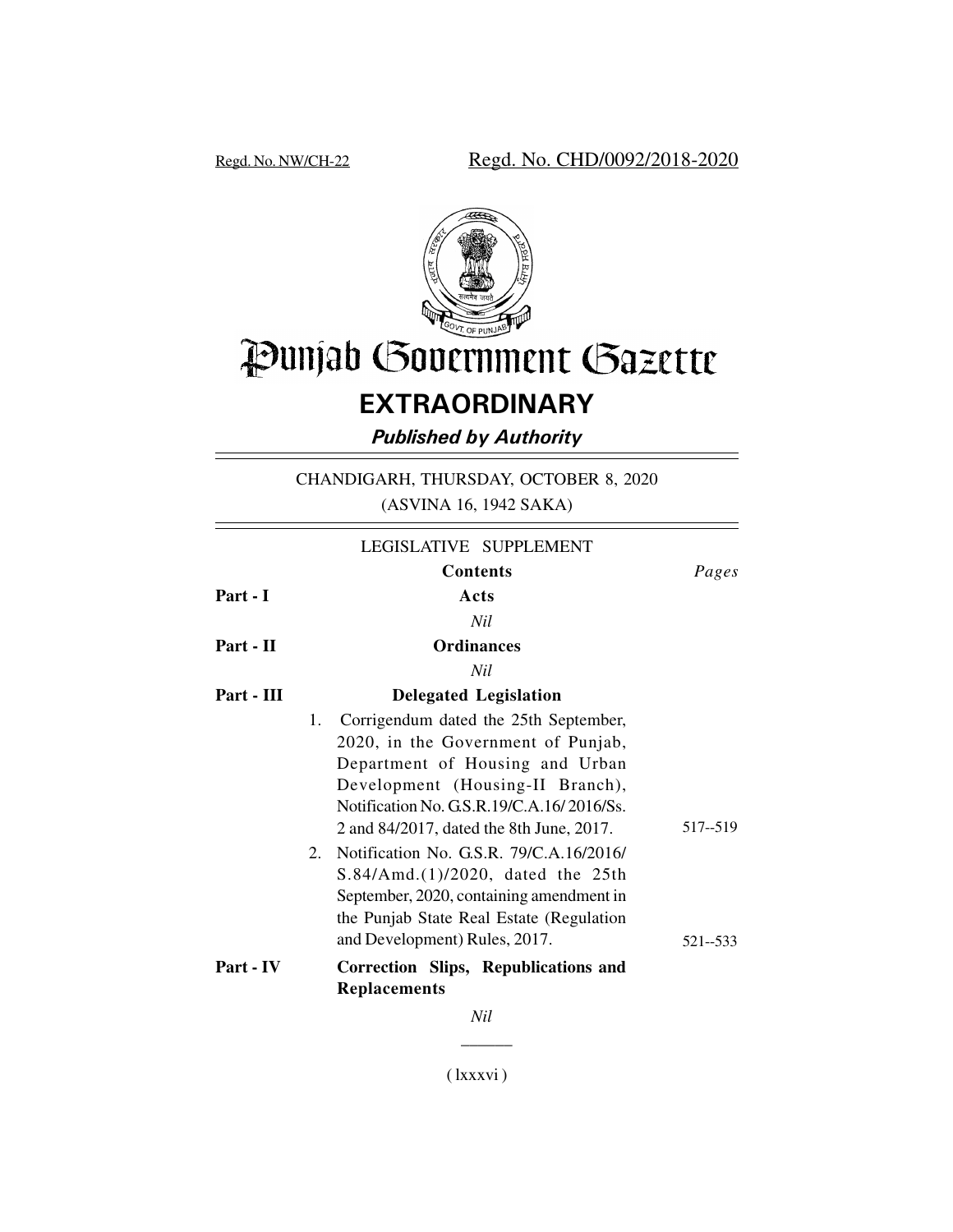# **PART III**

# **GOVERNMENT OF PUNJAB**

#### DEPARTMENT OF HOUSING AND URBAN DEVELOPMENT

#### *CORRIGENDUM*

#### The 25th September, 2020

In the Government of Punjab, Department of Housing and Urban Development, Notification No.G.S.R.19/C.A.16/2016/Ss.2 and 84/2017, dated the 8th June, 2017,-

- (i) in the preamble, FOR "Punjab,", READ "Punjab";
- (ii) in rule 1, FOR "commencement:", READ "commencement.-";
- (iii) in rule 2, in sub-rule  $(1)$ , -
	- (a) in clause (c), FOR "allottees.", READ "allottees;";
	- (b) in clause (g), FOR "projects as the case may be.", READ "projects, as the case may be;";
	- (c) in clause (h), FOR "Section 2(s) and Section 2(t)", and "project.", READ "clauses (s) and (t) of section 2", and "Project;" respectively;
- (iv) in rule  $8$ , in sub-rule  $(3)$ , -
	- (a) FOR "Promoter", wherever occurring, READ "promoter";
	- (b) FOR "Allottee", wherever occurring, READ "allottee";
- (v) in rule 12, in the heading, FOR "Registration", READ "registration";
- (vi) in rule 15, in sub-rule  $(1)$ ; -
	- $(a)$  in item A, -
		- (i) in sub-item (i), FOR "Promoter or group Profile", READ "promoter or group profile";
		- (ii) in sub-item (ii)(e), FOR "Section 4", READ "section 4"; and
		- (iii) in sub-item (iv)(b), FOR "website.", READ "website;";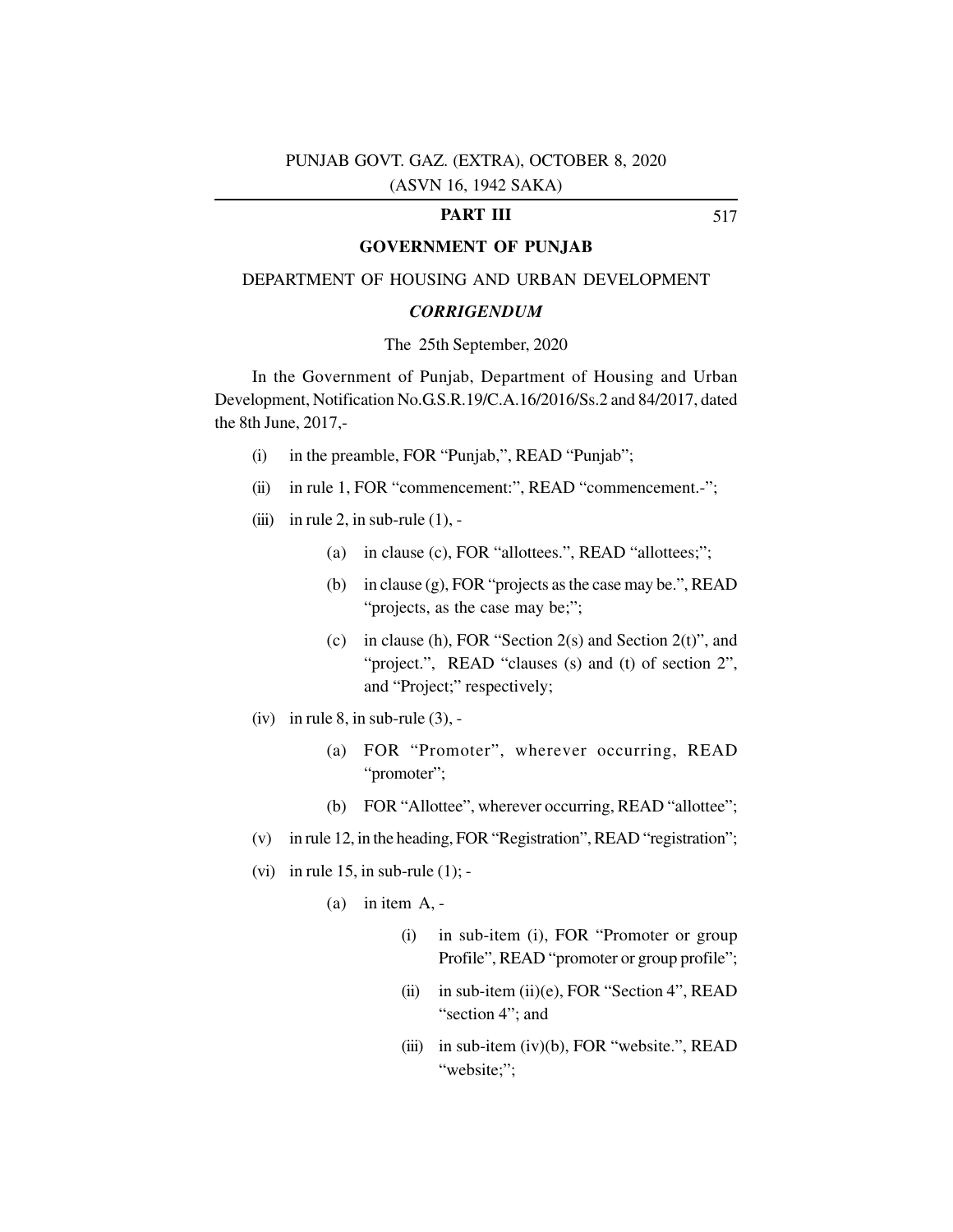# (b) in item (B), -

- (i) in sub-items (ii)(a) and (b), FOR "Section 4", READ "section 4", respectively;
- (ii) in sub-item (iv), FOR "Names", READ "names";
- $(iii)$  in sub-item  $(vii)$ , -
	- (A) FOR "development Plan", READ "development plan";
	- (B) in clause (c), FOR "Project schedule", and "same; and", READ "project schedule", and "same;", respectively;
	- (C) in clause (d), FOR "The detailed", and "to be used.", READ "the detailed", and "to be used; and", respectively; and
	- (D) in clause (e), FOR "etc", READ "etc.;";
- (iv) in item C (ii), FOR "parent entity.", READ "parent entity;"
- (v) in item D, in sub-item (iv), -
	- (A) FOR "Status", READ "status"; and
	- (B) in clause (d), FOR "project.", READ "project;";
- (vi) in item E, in sub-item (ii) (a), FOR "the Performa", READ "the proforma"; and
- (vii) in item F, FOR "contact details", READ "Contact details";
- (vii) in rule 25, in the margin heading, FOR "Section  $40(g)$ ", READ "Section 40(2)";
- (viii) in rule 28,-
	- (A) FOR "(1) The salaries and allowances", READ "The salaries and allowances";
	- (B) under the heading captioned as '(b) the Member:',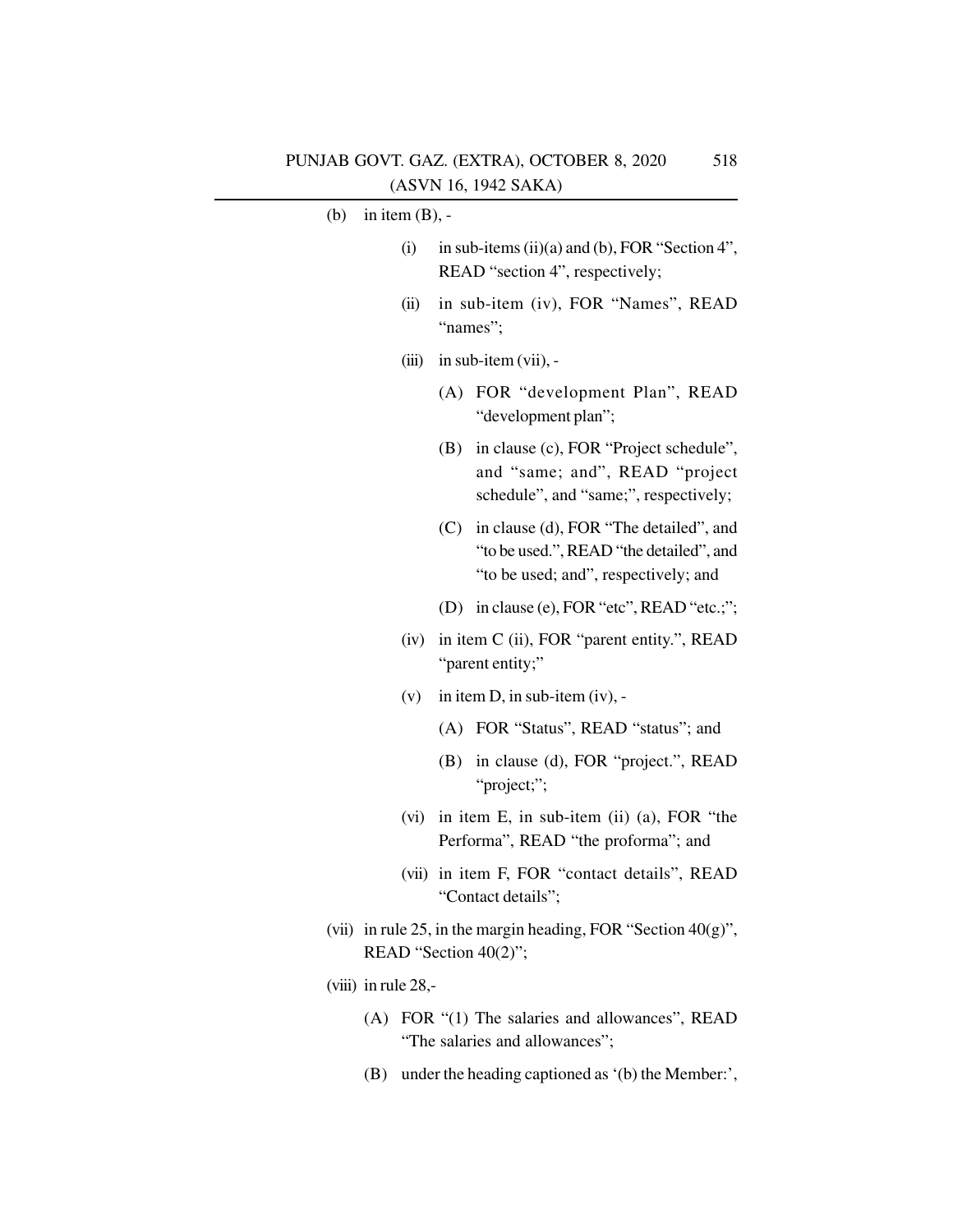in item 1 (d), FOR "01.01.2016", READ "Ist January, 2016";

- (C) in item 1(e), FOR "Govt." wherever occurring, READ "Government"; and
- (D) in item 2 (i), FOR "Govt." wherever occurring, READ "Government";
- (ix) in rule 35, in the margin heading, FOR "Section 70(1)", READ "Section 70";
- $(x)$  in rule 37.-
	- (A) after sub-rule (1), FOR "(3) The adjudicating officer", READ (2) The adjudicating Officer"; and
	- (B) in clause (I), appearing after clause (h), FOR "(I)", READ " $(i)$ ";
- $(xi)$  in rule 39,-
	- (A) FOR "Annual Report", appearing as heading, READ "Annual report";
	- (B) in sub-rule (2), FOR "Annual Report", READ "annual report".

# **SARVJIT SINGH,**

Principal Secretary to Government of Punjab, Department of Housing and Urban Development.

*2122/10-2020/Pb. Govt. Press, S.A.S. Nagar*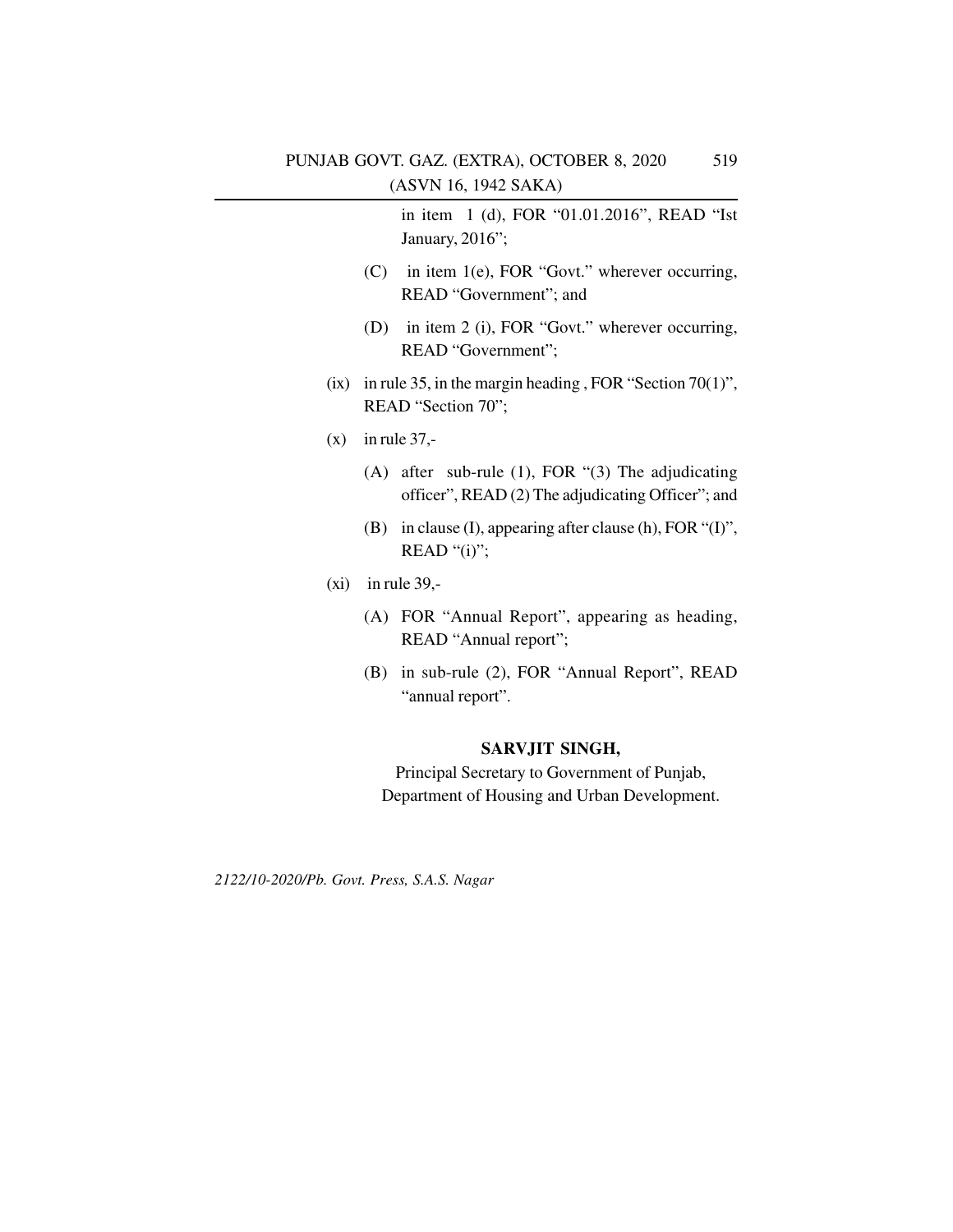### **PART III**

#### **GOVERNMENT OF PUNJAB**

#### DEPARTMENT OF HOUSING AND URBAN DEVELOPMENT

#### (HOUSING-II BRANCH)

# **NOTIFICATION**

#### The 25th September, 2020

**No. G.S.R. 79/C.A.16/2016/S.84/Amd.(1)/2020.-** In exercise of the powers conferred by section 84 of the Real Estate (Regulation and Development) Act, 2016 (Central Act No.16 of 2016), and all other powers enabling him in this behalf, the Governor of Punjab is pleased to make the following rules further to amend the Punjab State Real Estate (Regulation and Development) Rules, 2017, namely: -

#### **RULES**

1. (1) These rules may be called the Punjab State Real Estate (Regulation and Development) ( First Amendment) Rules, 2020.

(2) They shall come into force on and with effect from the date of their publication in the Official Gazette.

2. In the Punjab State Real Estate (Regulation and Development) Rules, 2017 (hereinafter referred to as the said rules), in the Notification No. G.S.R. 19/C.A.16/2016/Ss.2 and 84/2017, dated the 8th June, 2017 *(vide which said rules were notified in the Official Gazette)*, -

- (i) in the No., the figure and word ''2 and'' shall be omitted;
- (ii) in the preamble, the words, brackets and figure ''read with sub-clause (iv) of clause (g) of section 2" shall be omitted; and
- (iii) after the preamble, the word ''RULES'' shall be inserted.
- 3. In the said rules, in rule 2, in sub-rule (1),-
	- (i) clause (b) shall be omitted;
	- (ii) after clause (i), the following clause shall be inserted, namely:- "(ia) 'Schedule' means the Schedule appended to these rules;"; and
	- (iii) clause (1) shall be omitted.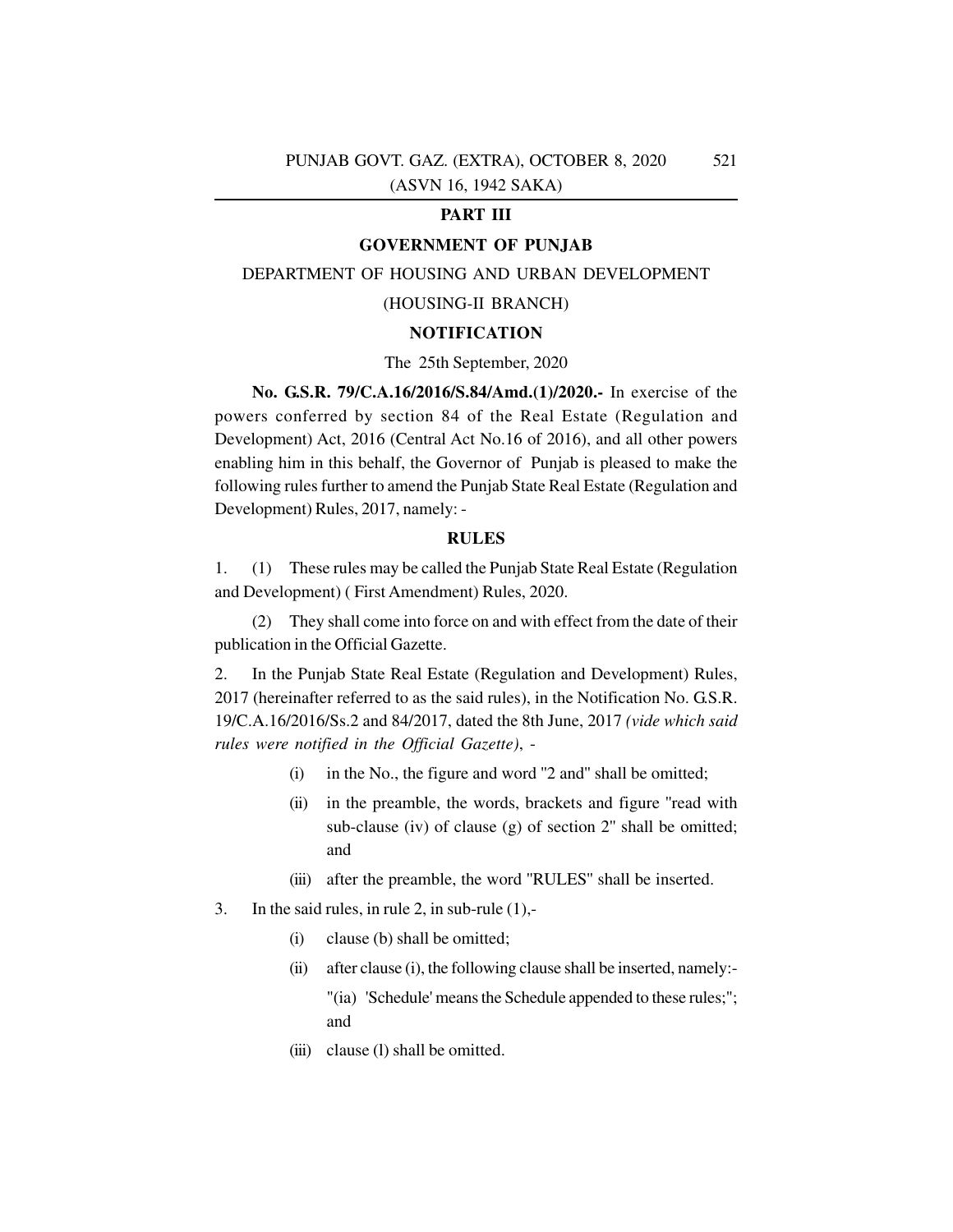4. In the said rules, for rules 3, 4, 5, 6 and 7, the following rules shall be substituted, namely: -

"3. Information and document to be furnished for registration of a real estate project. - (1) The promoter shall make an application to the Authority online in such format as specified by it on its official website, alongwith all necessary documents specified in sub-section (2) of section 4, and such other information as specified below, namely: -

- (a) authenticated copy of the PAN (Permanent account number) card of the promoter;
- (b) annual report including audited profit and loss account, balance sheet, cash flow statement, Director's report and the auditor's report of the promoter for the immediately preceding three financial years; and where annual report is not available, the audited profit and loss account, balance sheet, cash flow statement and the auditor's report of the promoter for the immediately preceding three financial years;
- (c) the number of open parking areas and the number of covered parking areas available in the real estate project;
- (d) authenticated copy of the legal title deed reflecting the title of the promoter to the land on which development of project is proposed;
- (e) details of encumbrances on the land on which development of project is proposed, including details of any rights, title, interest, dues, litigation and name of party in or over such land or the 'Non Encumbrance Certificate' from the Revenue Authority (duly authorised in this behalf by the Government);
- (f) where the promoter is not the owner of the land on which development of real estate project is proposed, details of the consent of the owner of the land along with a copy of the collaboration agreement, development agreement, joint development agreement or any other agreement, as the case may be, entered into between the promoter and such owner and copies of title and other documents reflecting the title of such owner on the land on which real estate project is proposed to be developed; and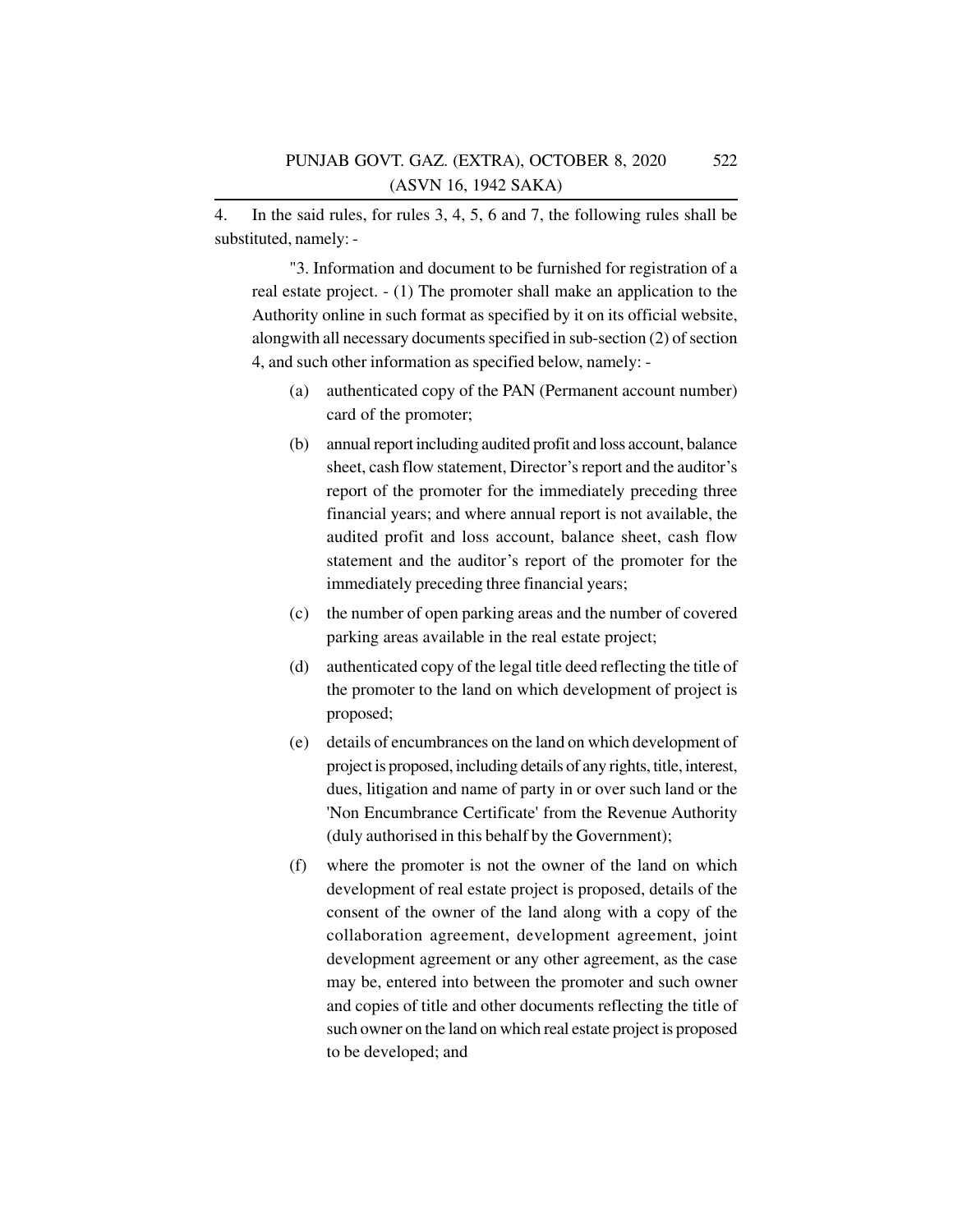(g) name, photograph, contact details and address of the promoter if it is an individual and the name, photograph, contact details and address of the Chairman, partners, Directors, as the case may be, and the authorised person in case of other entities.

(2) The promoter shall make payment of registration fee, as specified in the Schedule appended to these rules, online through Electronic Clearing Service or by way of demand draft or a banker cheque drawn on any Scheduled Bank in favour of the Authority or in any other mode as may be specified by the Authority from time to time.

(3) The promoter shall submit a declaration in Form 'B' as provided under clause (l) of sub-section (2) of section 4.

(4) The promoter of a real estate who obtains a license for his project, or the exemption under the Punjab Apartment and Property Regulation Act, 1995 (Punjab Act No. 14 of 1995), after coming into force of these rules shall also make an application to the Authority, for registration of his project, within a period of three months from the date of such grant of license or exemption, as the case may be, in the manner specified above.

4. Disclosure by the promoter of an ongoing project. - (1) The promoter of an ongoing project, who had not obtained the completion certificate or partial completion certificate, as the case may be, till the date of coming into force of the Act, shall also make an application to the Authority, within a period of three months, for registration of their project, as specified in rule 3 above.

(2) The promoter shall disclose the complete details of his project and its present status to the Authority including its status of the project at the time of making the application and the time left in its completion.

(3) The promoter shall disclose all the project details (i.e. the size of the apartment based on carpet area even if such apartment had been sold earlier on any other basis, like super area, super built up area or built up area, which shall not affect the validity of the agreement entered into between the promoter and allottee.

(4) The promoter shall disclose to the Authority about the area of the plots sold, in case he has developed the project by cutting plots, for sale.

5. Grant of registration certificate. - (1)The Authority shall grant registration certificate to the promoter in Form 'C', after considering the application made by the promoter for registration of his project, within a period of thirty days.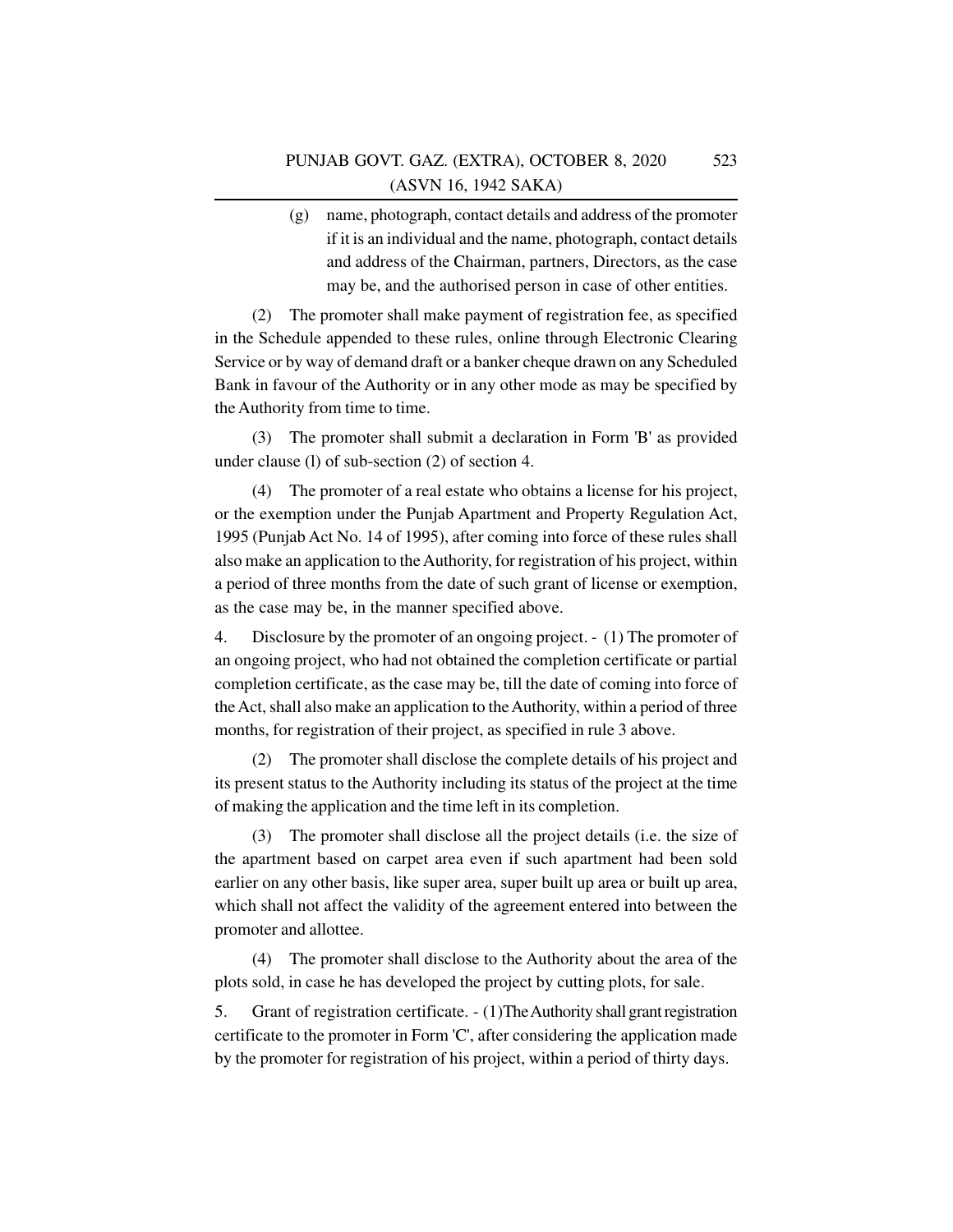(2) In case the Authority is not satisfied with the information given by the promoter in his application, it may inform the applicant regarding rejection of his application in Form 'D':

Provided that the Authority shall give an opportunity to the promoter, for removing the defects in the application submitted by him, within such time as may be specified by the Authority, before taking any decision on the application of the promoter.

(3) In case the applicant is not informed about the granting or registration or rejection of application for registration of his project within a period of thirty days, then such project shall be deemed to have been registered for the purposes of these rules.

6. Extension of registration of the project. - (1) The promoter shall make an application for extension of his registration in Form 'E' or online on the official website of the Authority, within a period of three months prior to the expiry of the registration certificate.

(2) The application for extension of the registration shall be subject to the payment of fee, as specified in the Schedule:

Provided that where the promoter has to make an application for extension due to *force majeure* (i.e. natural calamities), in that case such promoter, shall not be liable to pay fee, for the extension of his project.

(3) The Authority after considering the application for extension made by the promoter, shall inform the promoter in Form 'F', regarding grant of extension. In case the Authority is not satisfied with the reasons for extension in the registration period, it shall accordingly inform the promoter in Form 'D':

Provided that the Authority may, grant an opportunity to the promoter for removing the defects, if any, in the application in the aforesaid Form 'E', within such time as may be specified by it, before taking any decision on the application of the promoter.

7. Revocation of registration. – In case of revocation of the registration certificate of a project in terms of the provisions section 7 of the Act, the Authority shall inform the promoter, of such revocation in Form 'D'."

- 5. In the said rule, in rule 8,
	- (i) for sub-rule (1), the following sub-rule shall be substituted, namely:-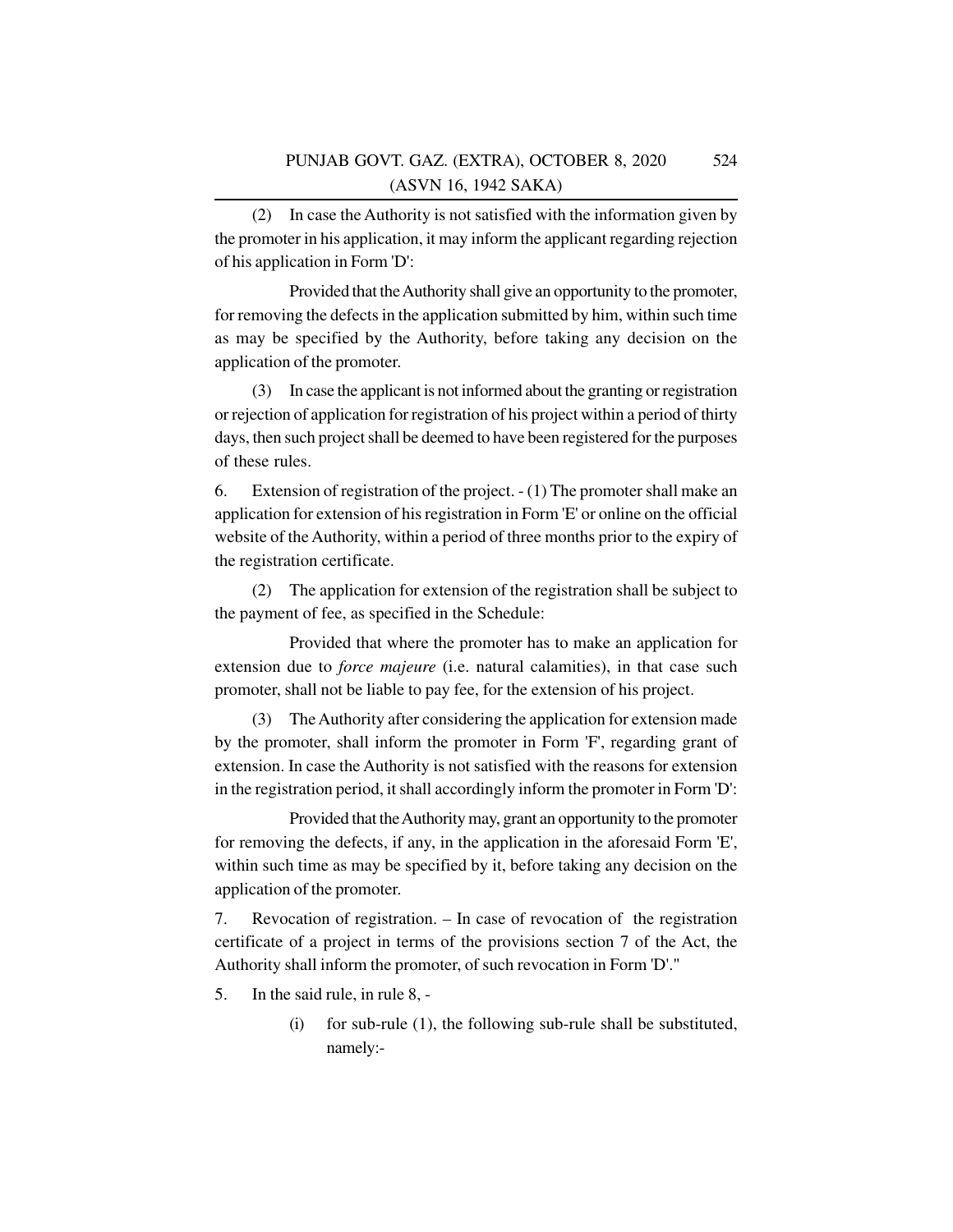- $''(1)$  For the purposes of sub-section (2) of section 13, the agreement for sale shall be in Form 'Q'.; and
- (ii) in sub-rule  $(3)$ , in the first proviso, for the words "alterations" as per", the words " alterations under" shall be substituted.
- 6. In the said rules, in rule 9,
	- (i) in sub-rule (1), for the words "register as per" and "Authority as per", the words "register under" and "Authority in" shall, respectively, be substituted; and
	- (ii) in sub-rule (2), for the words "for registration or renewal fee, as the case may be, by way of a demand draft or a bankers cheque drawn on any scheduled bank, for a sum as per Schedule-I", the words "for registration as specified in the Schedule, online through Electronic Clearing Service, or by way of demand draft or a banker cheque drawn on any Scheduled Bank in favour of the Authority or in any other mode as may be specified by the Authority from time to time." shall be substituted.
- 7. In the said rules, in rule 11,-
	- (i) for sub-rule (2), the following sub-rule shall be substituted, namely: -
		- "(2) The application for renewal of registration alongwith such fee as specified in the Schedule appended to these rules, online through Electronic Clearing Service, or by way of demand draft or a banker cheque drawn on any Scheduled Bank in favour of the Authority or in any other mode as may be specified by the Authority from time to time."; and
	- (ii) for sub-rule (4), except the provisos, the following sub-rule shall be substituted, namely:-
		- "(4) In case of renewal of registration, the Authority shall inform the real estate agent regarding renewal in Form 'K' and upon rejection of the application for renewal of registration, the Authority shall also intimate the real estate agent regarding rejection of application in Form  $T$ :"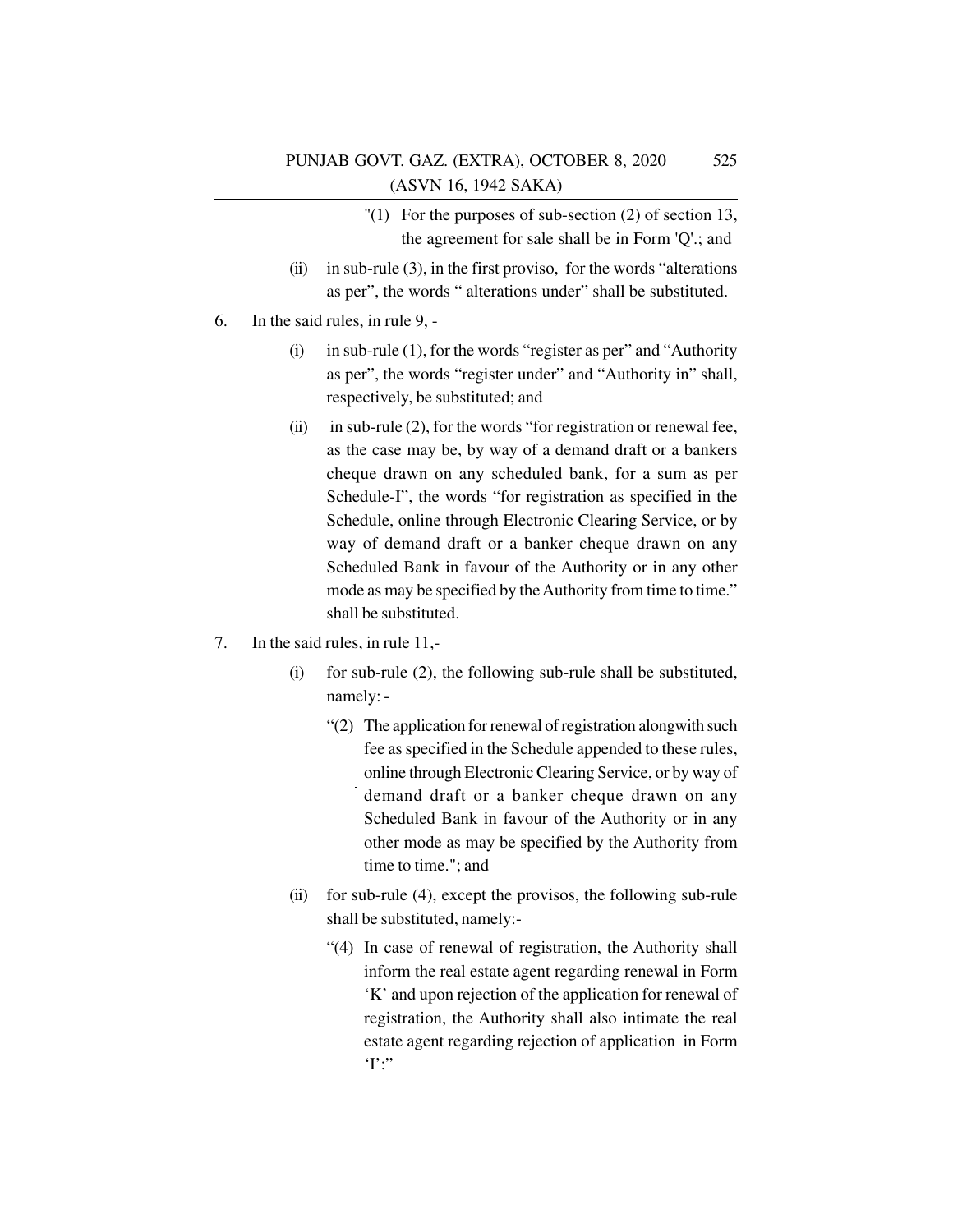8. In the said rules, in rule 12, for the words "such revocation as per", "such revocation in" shall be substituted.

- 9. In the said rules, in rule 15, in sub-rule (1),
	- (i) in item B, in sub-item (iii), for the words and sign "garage/ covered", wherever occurring, the words "garage or covered" shall, respectively, be substituted;
	- (ii) in item D, in sub-item (ii), for the words and sign "garages/ covered", the words "garage or covered" shall be substituted; and
	- (iii) in item E, in sub-item (i), in clause (b), for words and sign "khasra/khautni", the words "khasra or khatauni" shall be substituted.
- 10. In the said rules, in rule 20,-
	- (i) in clause (i), the word "and" appearing at the end, shall be omitted; and
	- (ii) in clause  $(i)$ , at the end, for sign ".", the sign ";" shall be substituted and thereafter, the following clauses shall be inserted, namely: -
		- "(k) all matters relating to the administrative control, functioning, monitoring and general superintendence of the adjudicating officers, including the quality of disposal of their cases; and
		- (l) any other matter that may be required for the efficient functioning of the Authority for carrying out the provisions of the Act and these rules."
- 11. In the said rules, in rule 26,
	- (i) in sub-rule (2), for the words "filed as per", the words "filed in" shall be substituted; and
	- (ii) in sub-rule  $(6)$ , in the proviso, for the words "the appellate or", the words "the appellant or" shall be substituted.

12. In the said rules, in rule 28, under the heading captioned as "(b) the Member", -

(i) in serial No.3, in item (ii), for the words "Principal Secretary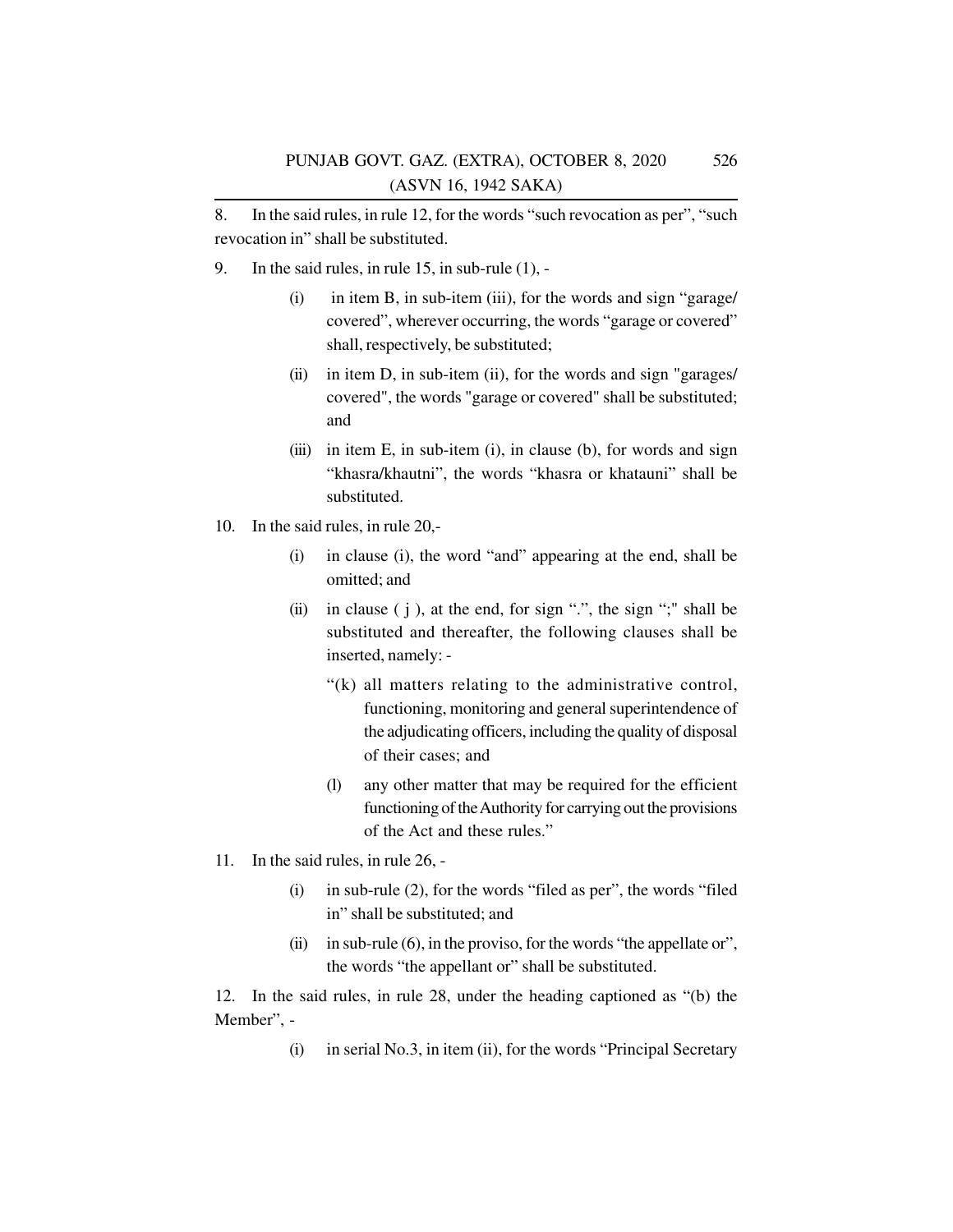of State of Punjab", the words "Principal Secretary to Government of Punjab" shall be substituted; and

(ii) in serial No. 4 and serial No. 5, for the words "Principal Secretary Grade Officer of the State of Punjab", the words "Principal Secretary to Government of Punjab" shall be substituted.

13. In the said rules, in rule 34, in sub-rule (1), for the words "located at such as", the words "located at such place as" shall be substituted.

14. In the said rules, in rule 36, in sub-rule (1), for the words "a fee of one thousand in the form of a demand draft or a bankers cheque drawn on a scheduled bank in favor of the Authority and payable at the branch of that bank at the station where the seat of the Authority is situated.", the words "a fee of rupees one thousand, online through Electronic Clearing Service, or by way of demand draft or a banker cheque drawn on any Scheduled Bank in favour of the Authority or in any other mode as may be specified by the Authority from time to time." shall be substituted.

- 15. In the said rules, in rule 37,
	- $(i)$  in sub-rule  $(1)$ , for the words "a fee of one thousand rupees in the form of a demand draft or a bankers cheque drawn on a scheduled bank in favour of the Authority and payable at the branch of that bank at the station where the seat of the Authority is situated.", the words " a fee of rupees one thousand, online through Electronic Clearing Service, or by way of demand draft or a banker cheque drawn on any Scheduled Bank in favour of the Authority or in any other mode as may be specified by the Authority from time to time, on its official website." shall be substituted; and
	- (ii) in sub-rule  $(2)$ , in clause  $(h)$ , in sub-clause  $(i)$ , for the words "in accordance with the provisions with", the words "in accordance with the provisions" shall be substituted.

16. In the said rules, after rule 39, for the words, letter, brackets and figures, "ANNEXURE 'A' [See rule 7] AGREEMENT FOR SALE (To be inserted)", the following shall be substituted, namely:-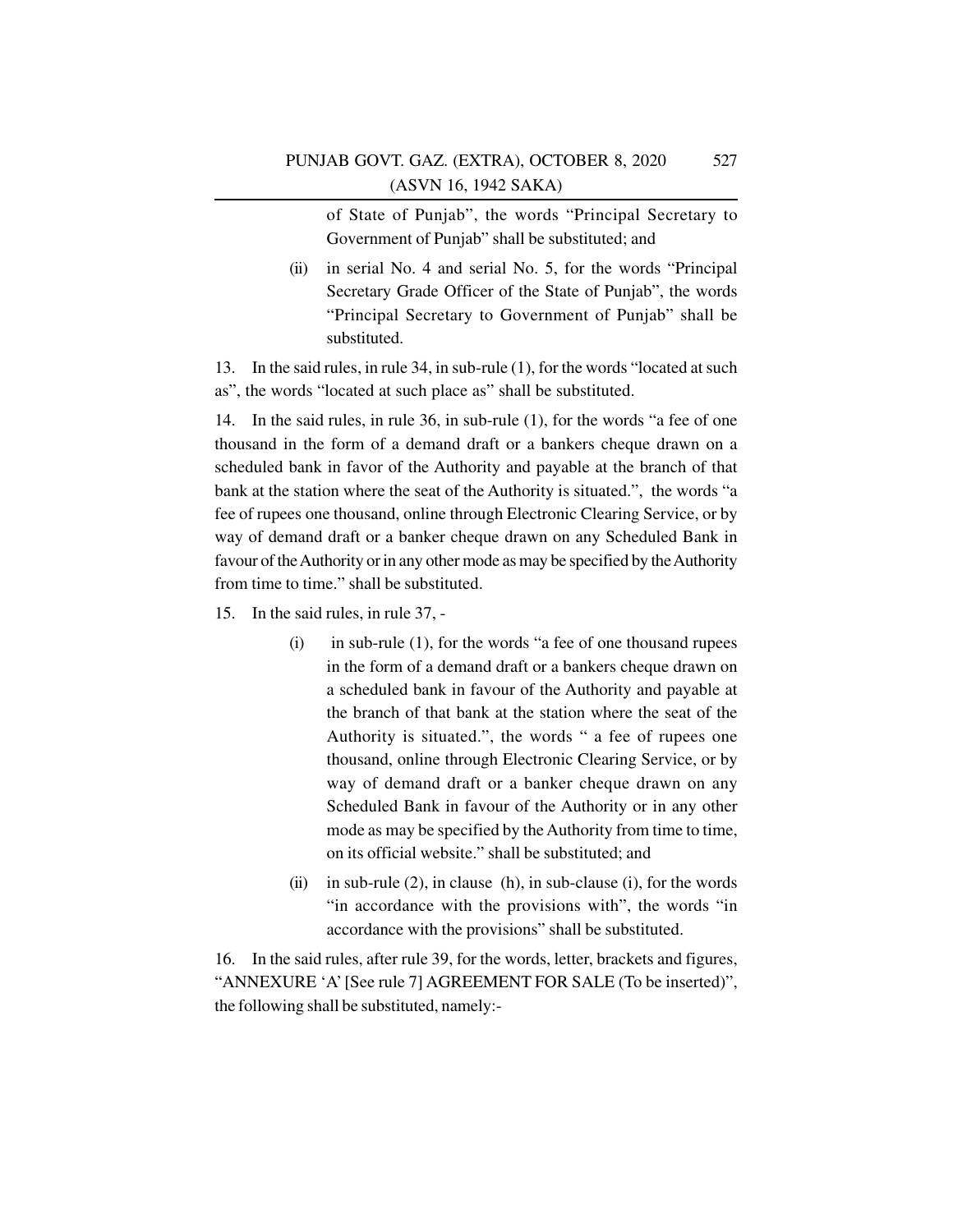# **"SCHEDULE**

# [See rules 3(4), 6(2), 9(2) and 11(2)]"

# A. RATES OF REGISTRATION FEE

|                | Serial Zone/Area                                                                                                                                                                                             | Category wise charges (in rupees) per square yard |                                  |                |                |  |
|----------------|--------------------------------------------------------------------------------------------------------------------------------------------------------------------------------------------------------------|---------------------------------------------------|----------------------------------|----------------|----------------|--|
| No.            |                                                                                                                                                                                                              | Residential<br>Plots                              | Group<br>Housing<br>(Apartments) | Commercial     | Industrial     |  |
| $\mathbf{1}$   | Master Plan Area of<br>S.A.S. Nagar, New<br>Chandigarh and Zirakpur;                                                                                                                                         | 3                                                 | 5                                | 10             | $\overline{2}$ |  |
| $\overline{2}$ | Master Plan Area of<br>Kharar, Dera Bassi and<br>Banur;                                                                                                                                                      | $\overline{2}$                                    | $\overline{4}$                   | 8              | 1.5            |  |
| 3              | Ludhiana (within and<br>outside municipal limits<br>upto 15 Kms.);                                                                                                                                           | 3                                                 | 5                                | 10             | $\overline{2}$ |  |
| 4              | Jalandhar (within and<br>outside municipal limits<br>upto 10 Kms.);                                                                                                                                          | $\overline{2}$                                    | $\overline{4}$                   | 8              | 1.5            |  |
| 5              | Amritsar, Patiala, Khanna,<br>Rajpura, Mandi Gobindgarh,<br>Sirhind and Phagwara<br>within and outside municipal<br>limits upto 7 Kms and NH-1<br>upto 2 Kms., on both sides,<br>outside the potential zone; | $\overline{2}$                                    | $\overline{4}$                   | 6              | 1.5            |  |
| 6              | Bathinda, Moga, Batala,<br>Pathankot, Barnala, Malerkotla,<br>Morinda, Hoshiarpur, within and<br>outside municipal limits upto<br>5 Kms.;                                                                    | $\overline{2}$                                    | 3                                | $\overline{4}$ | $\mathbf{1}$   |  |
| 7              | Sangrur, Sunam Udham Singh<br>Wala, Nabha, Faridkot,<br>Kotkapura, Ferozepur, Malout,                                                                                                                        | $\mathbf{1}$                                      | $\overline{2}$                   | 3              | $\mathbf{1}$   |  |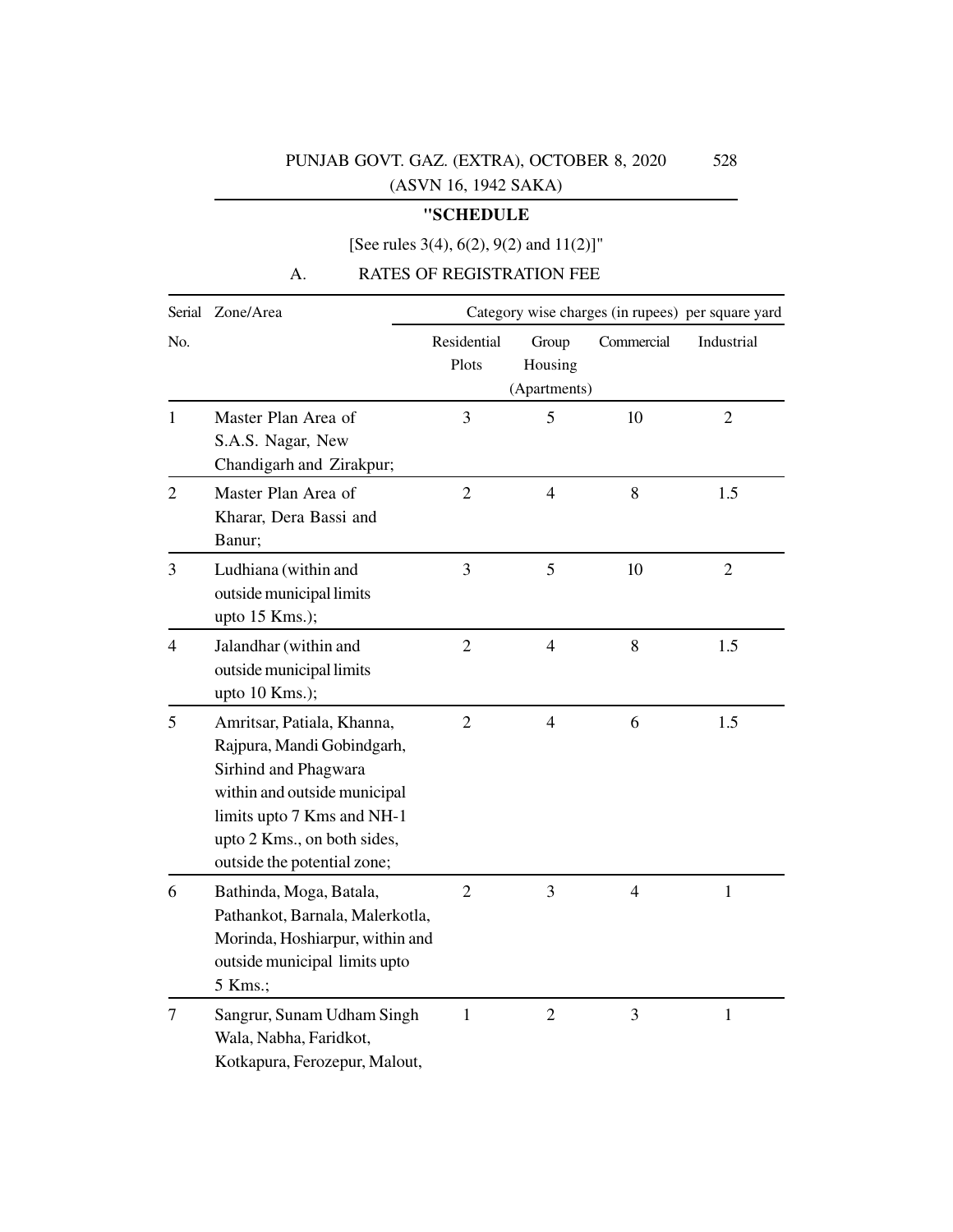|   | Abohar, Sri Muktsar Sahib,   |  |   |  |
|---|------------------------------|--|---|--|
|   | Kapurthala, Nawanshahr,      |  |   |  |
|   | Rupnagar, Taran Taran,       |  |   |  |
|   | Gurdaspur, Samana, Jagraon,  |  |   |  |
|   | Mansa, Lalru, Kurali within  |  |   |  |
|   | and outside municipal limits |  |   |  |
|   | upto 3 Kms and all other     |  |   |  |
|   | NH (except NH 1)/SH/         |  |   |  |
|   | Scheduled Roads upto         |  |   |  |
|   | 1 Kms both sides,            |  |   |  |
|   | outside the potential        |  |   |  |
|   | zone; and                    |  |   |  |
| 8 | Rest of Punjab               |  | 3 |  |

B. FEE FOR EXTENSION OF PERIOD OF REGISTRATION. - The rate of fee for extension of registration period, of a project, shall be half the rate of registration fee, of the respective zone/area.

Note: - A promoter,-

- (i) shall be liable to pay the aforesaid fee on the total area of the project land; and
- (ii) shall be liable to pay late fee at such rates as may be specified by the Authority from time to time, in case he fails to submit his application for registration of the project in time.
- C. REGISTRATION AND RENEWAL FEE OF THE LICENSE OF A REAL ESTATE AGENT

| Serial Type<br>N <sub>0</sub> |                                                                                             | Registration<br>fee | Renewal |  |
|-------------------------------|---------------------------------------------------------------------------------------------|---------------------|---------|--|
|                               | For sole proprietor                                                                         | 5,000               | 3000    |  |
| 2                             | Where the proprietorship is in the form of the<br>Firm (consisting of more than one person) | 25,000              | 12,000" |  |

17. In the said rules, Form 'A' shall be omitted.

18. In the said rules, in Form 'B', for the words and sign "I\_\_\_\_\_\_\_\_\_\_\_\_\_promoter of the proposed project /duly authorized by the promoter of the proposed project do hereby", the words and sign "I\_\_\_\_\_\_\_\_\_\_\_\_promoter/ or his duly authorized agent of the proposed project, namely, \_\_\_\_\_\_, do hereby" shall be substituted.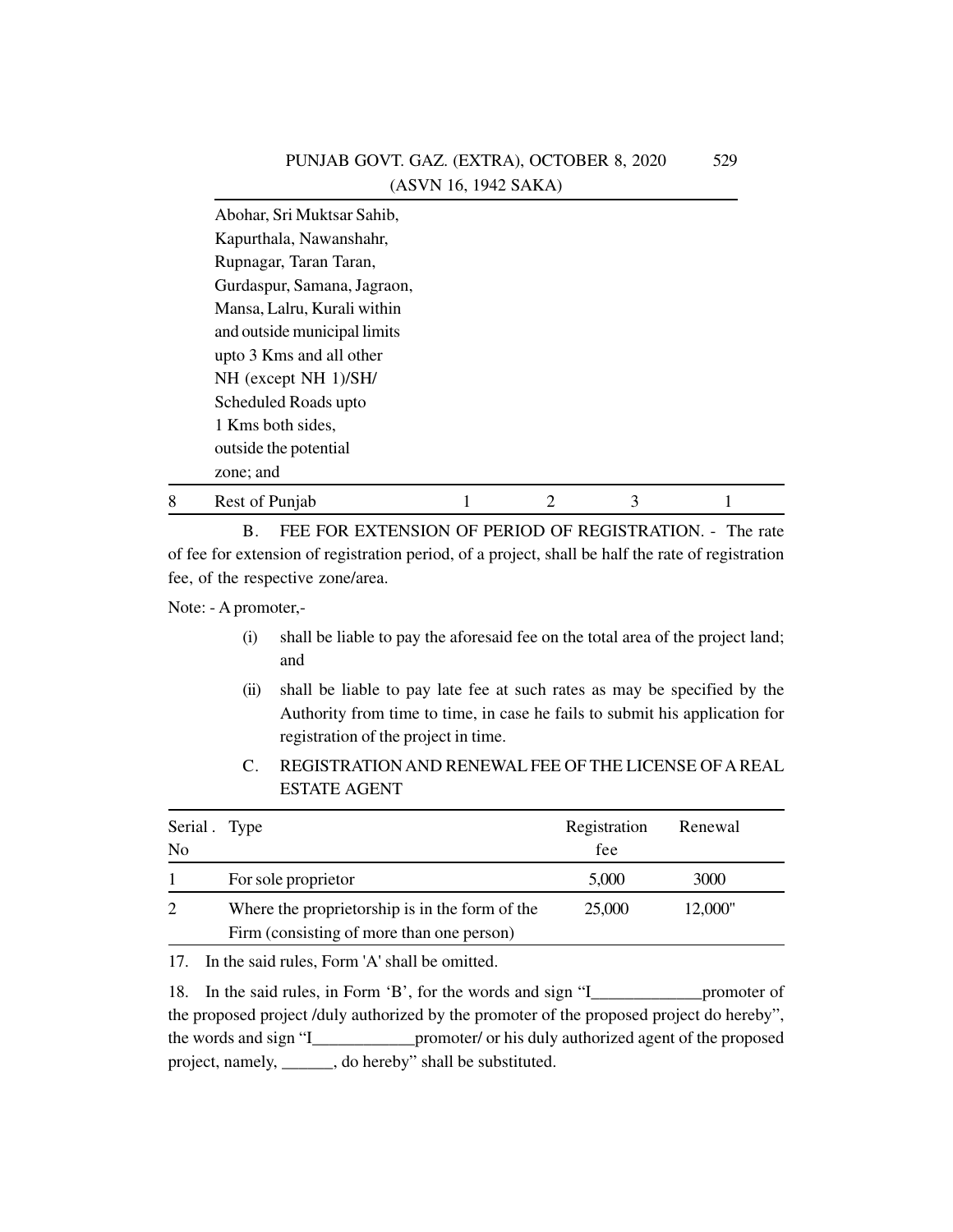- 19. In the said rules,
	- $(1)$  in Form 'C',-
		- (i) in para 2,
			- (a) in condition (i),for the word and letter "Annexure A", the word and letter "Form Q" shall be substituted;
			- (b) in condition (ii), for the words "areas as per section 17", the words "areas as specified in section 17" shall be substituted; and
			- (c) in condition (iv), for the words "renewed by the Real Estate Regulatory Authority in accordance with section 6 read with rule 7 of the Act", the words "extended by the Real Estate Regulatory Authority in accordance with the provisions of section 6 read with rule 6 of these rules" shall be substituted; and
		- (ii) in para 3, for the words " as per the", the words "in accordance with the provisions of the" shall be substituted;
	- (2) in Form 'D' and Form 'F', for the figures and brackets "6(4)", the figures and brackets "6(3)" shall be substituted;
	- (3) in Form 'H', in Para 4, for the words "as per the", the words "in accordance with the provisions of the" shall be substituted;
	- (4) in Form 'K', in Para 4, for the words "as per the", the words "in accordance with the provisions of the" shall be substituted;
	- (5) in Form 'M', in Para 7, for the words "Complainant not pending", the words "Complaint not pending" shall be substituted; and
	- (6) in Form 'P', in Para IV, for the words "of the provisions rules", the words "of the provisions of these rules" shall be substituted.
- 20. In the said rules, in Annexure 'A', -

-

- (1) for the title "Annexure 'A'", and the words, figures and brackets "[sub-rule (1) of rule 8], the title words, figures and brackets "Form 'Q' [See rule 8(1)]" shall, respectively, be substituted;
- (2) for clause G, the following clause shall be substituted, namely:

"G. The Allottee had applied for an apartment in the Project, vide Application No. \_\_\_\_\_\_\_\_ dated \_\_\_\_\_\_, and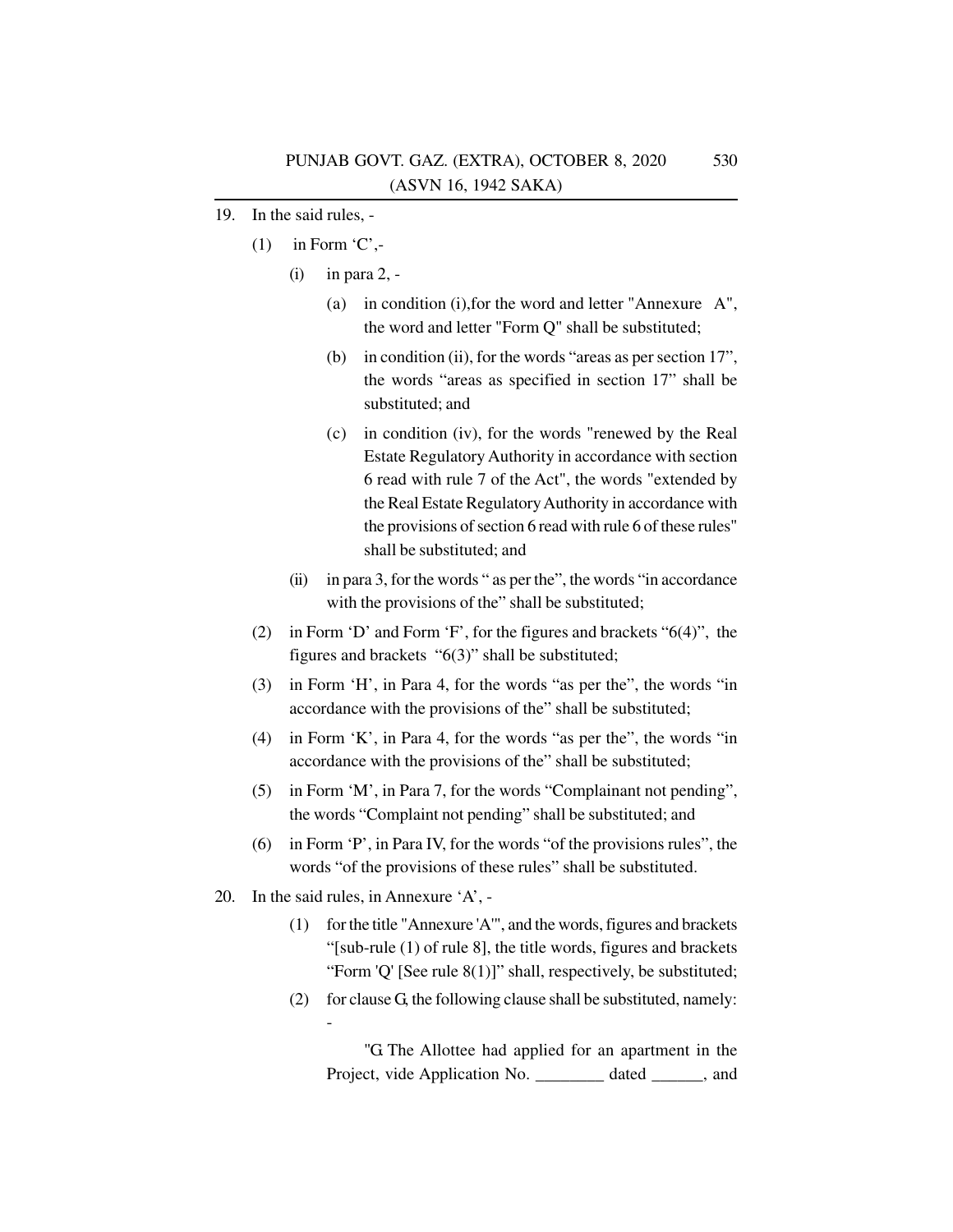has been allotted Apartment No. having carpet area of \_\_\_\_\_\_\_\_\_\_ square feet, Type  $\_\_\_\_\_\$  on  $\_\_\_\_\_\_\$ floor, in Tower/Block/Building No. \_\_\_\_\_\_\_, along with Garage/Closed Parking No. (with exact location), admeasuring \_\_\_\_\_\_ square feet, as permissible under the applicable law and of pro rata share in the 'common area' as defined under clause (n) of section 2 of the Act, with complete description of the apartment (alongwith the floor plan or the plot, as the case may be, the garage or closed parking if any, with such apartment or plot, shall be annexed with the Agreement for Sale describing the boundaries in all four directions (i.e. North, South, East and West, respectively);

#### OR

The Allottee had applied for a plot in the Project, *vide* Application No. \_\_\_\_\_\_\_\_ dated \_\_\_\_\_\_\_, and has been allotted Plot No.  $\qquad \qquad$ , having area of  $\qquad \qquad$  yards and the area for garage/closed parking \_\_\_\_\_\_\_\_ (with exact location), admeasuring \_\_\_\_\_\_ square feet (if applicable), as permissible under the applicable law and of pro rata share in the 'common area' as defined under clause (n) of section 2 of the Act, with its complete description indicating boundaries in all four directions as above;"

- (3) in Para 1.4, for the words and bracket "the payment plan set out in Schedule C ("Payment Plan").", the words "the payment plan mutually set out by the Promoter and the Allottee, shall be annexed with the Agreement for Sale" shall be substituted;
- (4) in Para 1.7, for the words "after the construction of the Building is complete and the occupancy certificate\* is granted by the competent authority", the words ''after completion of construction work of the Building and the occupancy certificate or such other certificate (by whatever name may be called), is granted by the competent authority," shall be substituted;
- (5) for Para 5, the following Para shall be substituted, namely: -

"5. Time. – The time is of essence for the Promoter as well as the Allottee. The Promoter shall abide by the time schedule for completing the Project and handing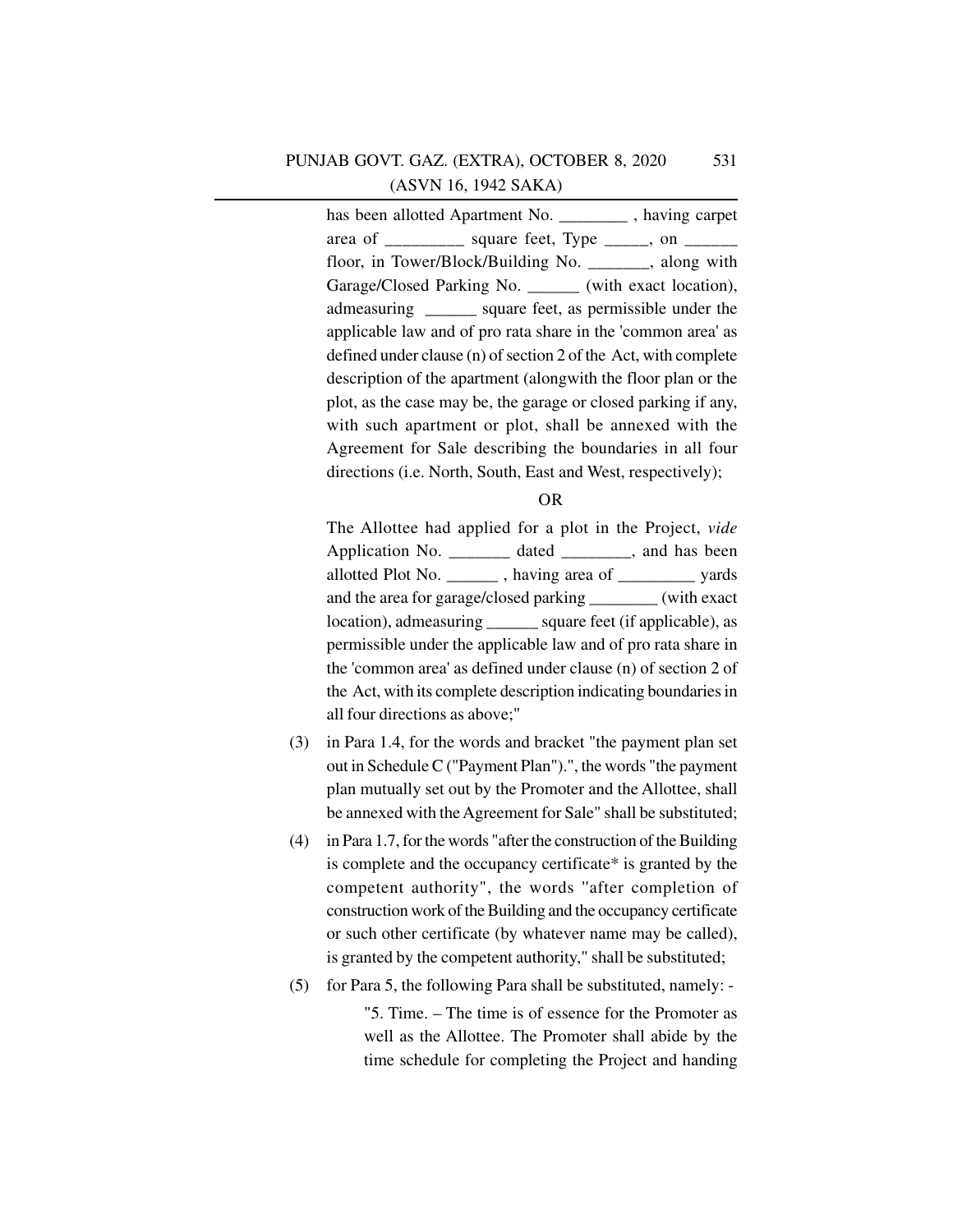over the Apartment or Plot, as the case may be, to the Allottee and the common areas to the association of the Allottees after receiving the occupancy [or such other certificate (by whatever name may be called)], or the completion certificate or both, as the case may be. Similarly, the Allottee shall make timely payments of the installments and other dues payable by him and shall meet other obligations under the Agreement of Sale, subject, however, to the simultaneous completion of the construction work by the Promoter as per the payment plan set out in Para 1.4.";

- (6) in Para 7.2, for the words "occupancy certificate\* from", the words "occupancy certificate or such other certificate (by whatever name may be called), from" shall be substituted;
- (7) in Para 7.4, for the words "occupancy certificate\*", the words "occupancy certificate or such other certificate (by whatever name may be called)" shall be substituted;
- (8) in Para 10, for the words "occupancy certificate\*", the words "occupancy certificate or such other certificate (by whatever name may be called)" shall be substituted; and
- (9) in Para 33, for the words "All or any disputes arising out or touching upon or in relation to the terms and conditions of this Agreement, including the interpretation and validity of the terms thereof and the respective rights and obligations of the Parties, shall be settled amicably by mutual discussion, failing which the same shall be settled through the adjudicating officer appointed under the Act.", the words "In case of any dispute arising out of or in relation to the terms and conditions of this Agreement, the same shall be settled amicably through discussion by the parties concerned, failing which the same shall be settled either by the Authority or the adjudicating officer, duly appointed under the Act, as the case may be." shall be substituted.
- 21. In the said rules, at the end,
	- (i) the SCHEDULE 'A', SCHEDULE 'B' and SCHEDULE 'C' shall, respectively, be omitted; and